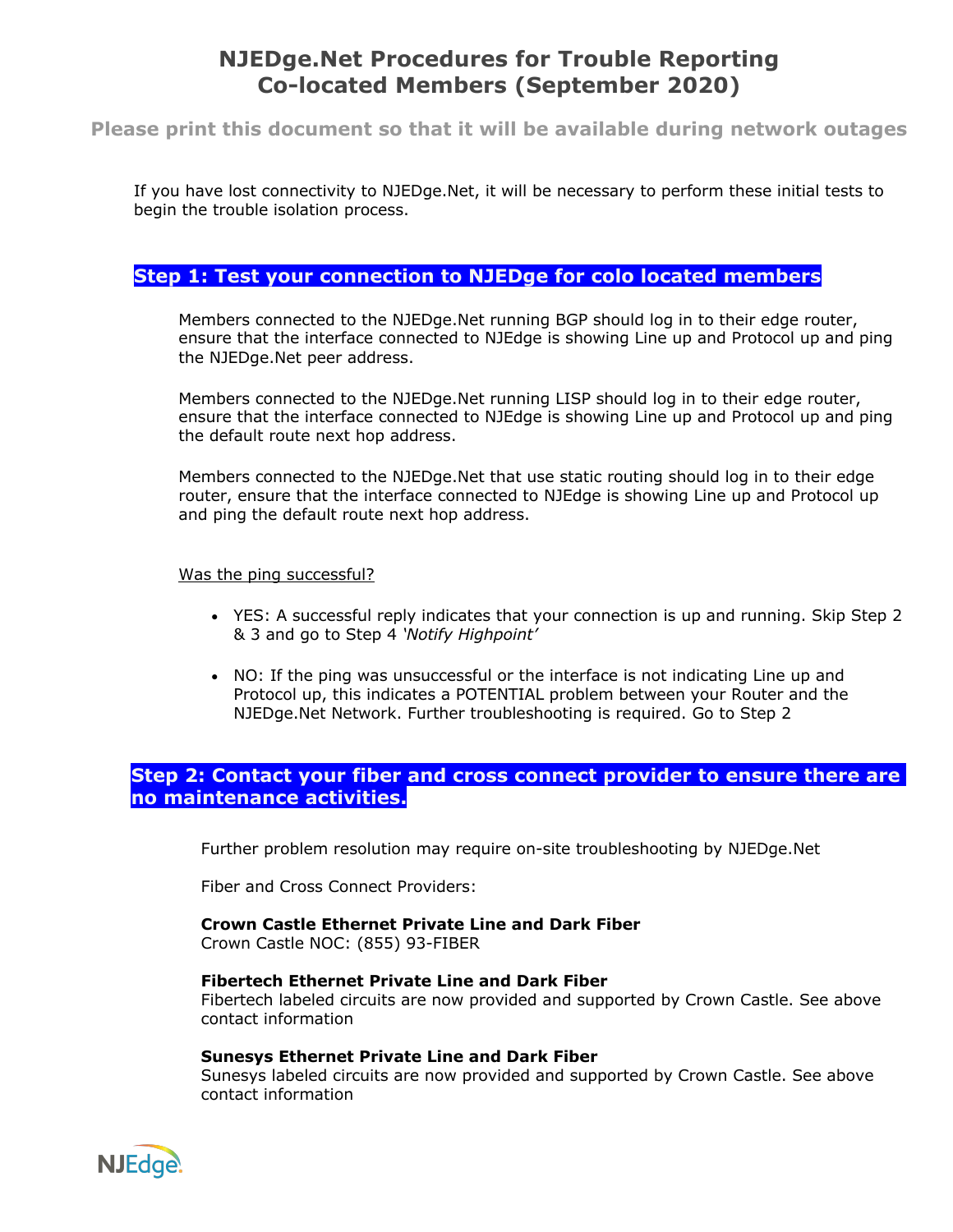### **Lightower Ethernet Private Line and Dark Fiber**

Lightower labeled circuits are now provided and supported by Crown Castle. See above contact information

### **Zenfi Networks (formerly Cross) River Ethernet Private Line and Dark Fiber**

Zenfi NOC: (888) 854-7475

When reporting an outage, you must provide the following information:

Name of the institution making the report Name of contact person reporting the problem Telephone number to call back to with status updates Location(s) with the problem Location(s) contact name with phone, pager, or cellular number Location(s) access instructions, if required Circuit ID or the fiber or port number with the problem Description of the problem with as much detail as possible Time and date the problem occurred or started The customer service person will provide you with a Trouble Ticket number

## **Step 3: Notify Highpoint**

NJEDge has partnered with Highpoint to provide 24x7 network management on behalf of the membership.

#### **Highpoint NOC: 855-485-8324**

As part of this agreement, Highpoint will pursue last mile fiber issues by following up on the trouble ticket provided in "Step 2" above

Advise them that you are a connected NJEDge member, and that you are experiencing a service impacting issue

Provide them with any information that resulted from your call with your last mile provider including any trouble ticket ID's and the phone number you called to report the outage

Request a ticket number from them and verify your contact information.

Highpoint will notify NJEDge.net and begin to work the trouble

Should the issue already have been verified to be with your last mile provider, they will contact them to pursue the open ticket

As a precaution, please send an email to trouble@njedge.net with the date of trouble, institution, ticket number(s) name and contact details of contact person and a detailed description of the problem. Maintain a written narrative and email trouble@njedge.net after the issue is resolved.

## **Step 4: Next steps: Escalation**

#### **Request for Status or Escalation Procedures:**

To inquire about the status of your trouble call Highpoint at the number shown above and ask for the trouble status using the Highpoint Trouble Ticket number provided. If you are